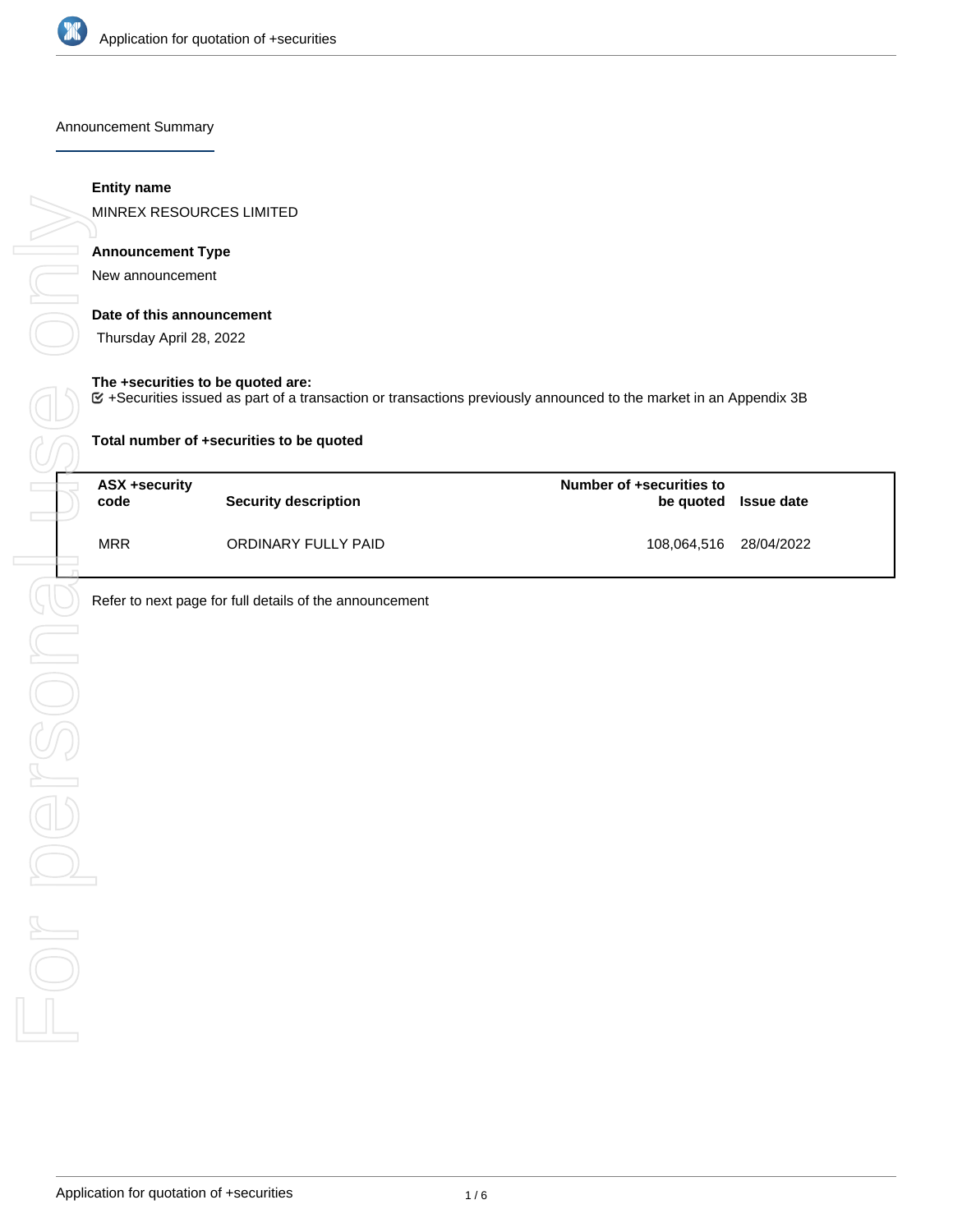

Part 1 - Entity and announcement details

### **1.1 Name of entity**

MINREX RESOURCES LIMITED

We (the entity named above) apply for +quotation of the following +securities and agree to the matters set out in Appendix 2A of the ASX Listing Rules.

**1.2 Registered number type**

ACN

**Registration number** 151185867

**1.3 ASX issuer code**

MRR

**1.4 The announcement is**

New announcement

28/4/2022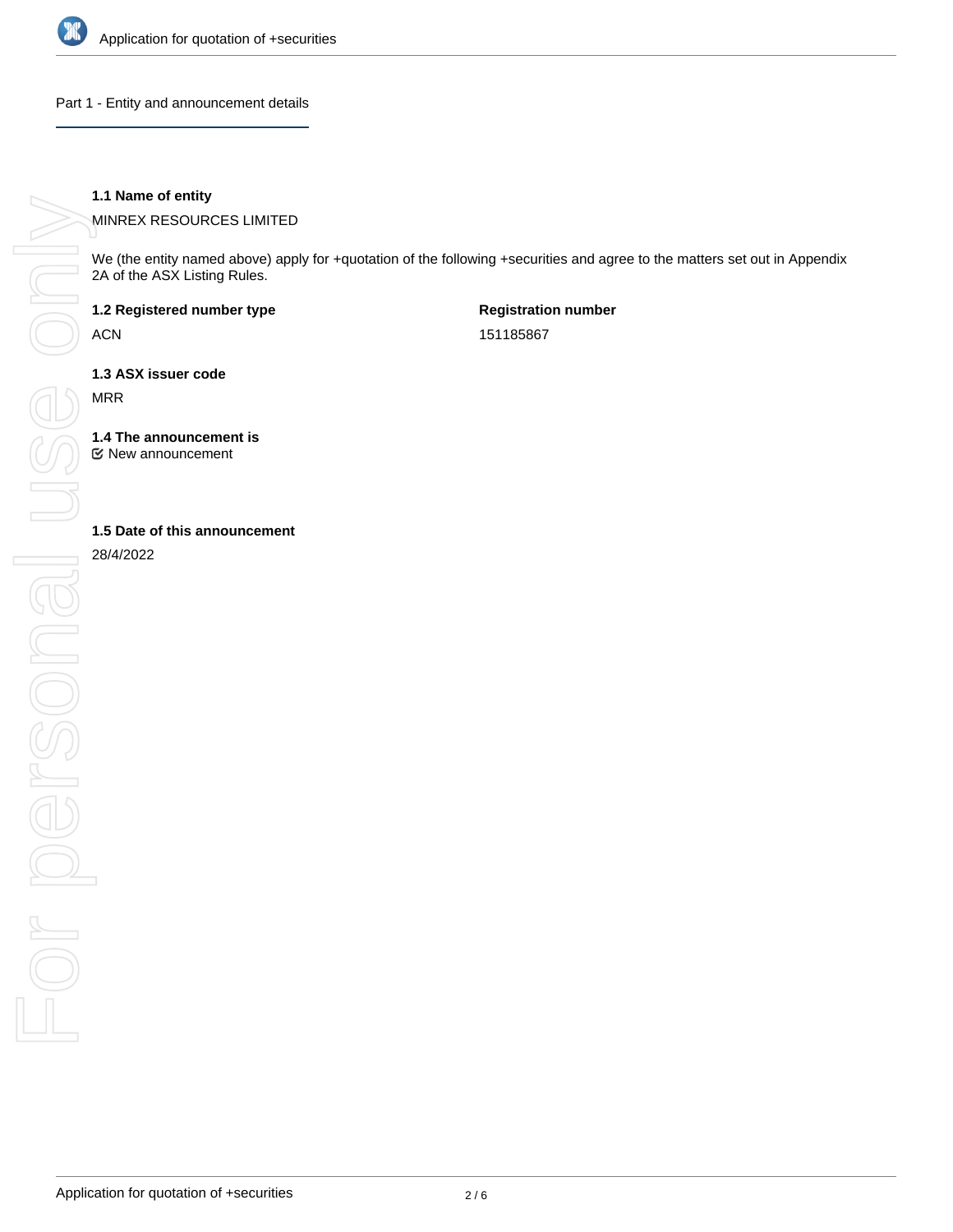

### Part 2 - Type of Issue

# **2.1 The +securities to be quoted are:**

+Securities issued as part of a transaction or transactions previously announced to the market in an Appendix 3B

### **Previous Appendix 3B details:**

| <b>Announcement Date and</b><br>Time | <b>Announcement Title</b>                   | Selected Appendix 3B to submit quotation<br>reauest |
|--------------------------------------|---------------------------------------------|-----------------------------------------------------|
| 21-Apr-2022 09:50                    | New - Proposed issue of securities -<br>MRR | A placement or other type of issue                  |

# **Appendix 3B?**

Yes

### **2.3a.3 Please provide details of the further issues of +securities yet to take place to complete the transaction(s) referred to in the Appendix 3B**

A total of 54,032,258 free attaching options and 10,000,000 Lead Manager options are expected to be issued subject to shareholder approval. The options are exercisable at \$0.10 each with a two year expiry period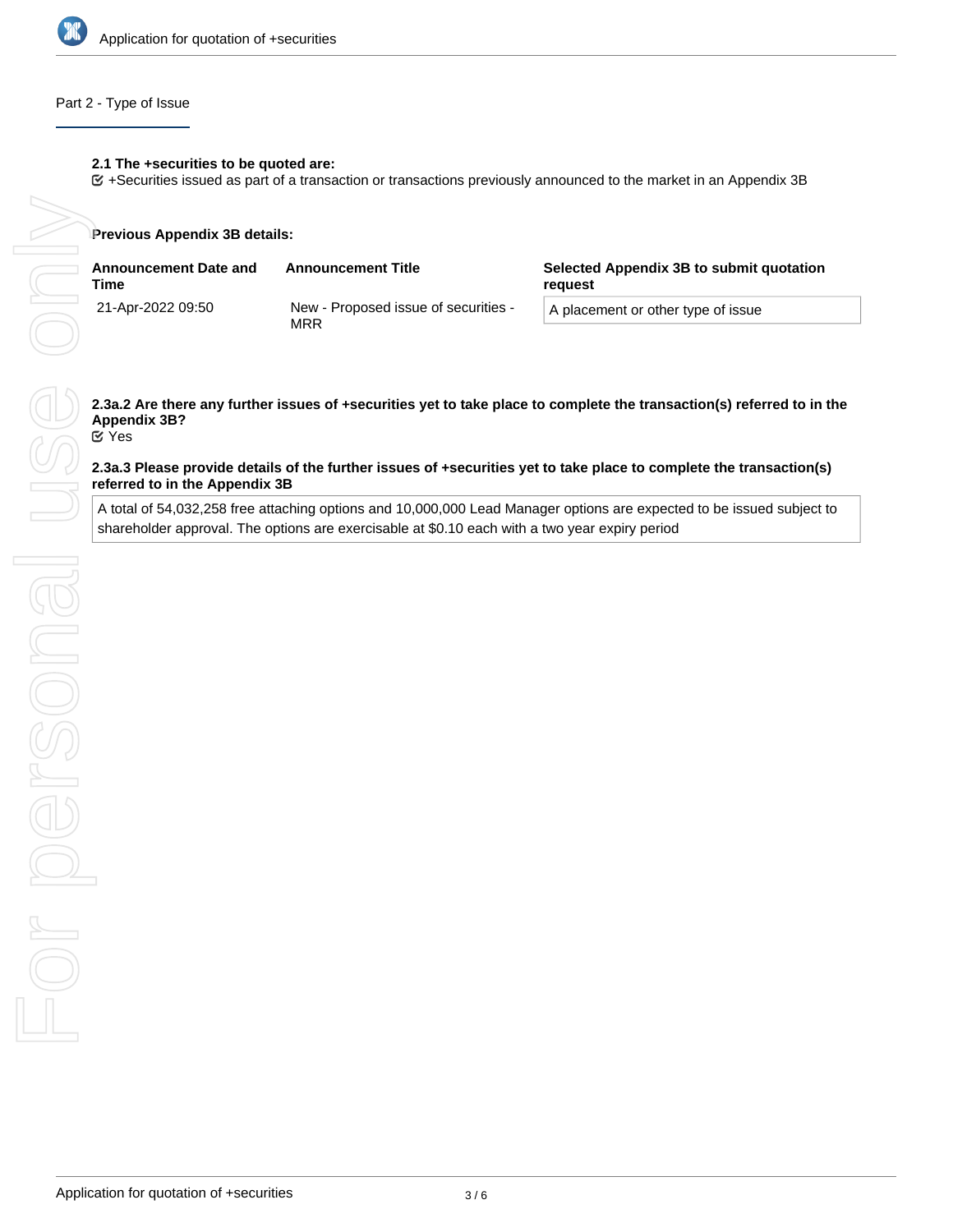

Part 3A - number and type of +securities to be quoted where issue has previously been notified to ASX in an Appendix 3B

### Placement Details

**ASX +security code and description** MRR : ORDINARY FULLY PAID

**Issue date** 28/4/2022

### Distribution Schedule

**Provide a distribution schedule for the new +securities according to the categories set out in the left hand column including the number of recipients and the total percentage of the new +securities held by the recipients in each category.**

| Number of +securities held | <b>Number of holders</b> | Total percentage of +securities held<br>For example, to enter a value of 50%<br>please input as 50.00 |
|----------------------------|--------------------------|-------------------------------------------------------------------------------------------------------|
| $1 - 1,000$                |                          | %                                                                                                     |
| $1,001 - 5,000$            |                          | $\%$                                                                                                  |
| $5,001 - 10,000$           |                          | %                                                                                                     |
| 10,001 - 100,000           |                          | %                                                                                                     |
| 100,001 and over           |                          | %                                                                                                     |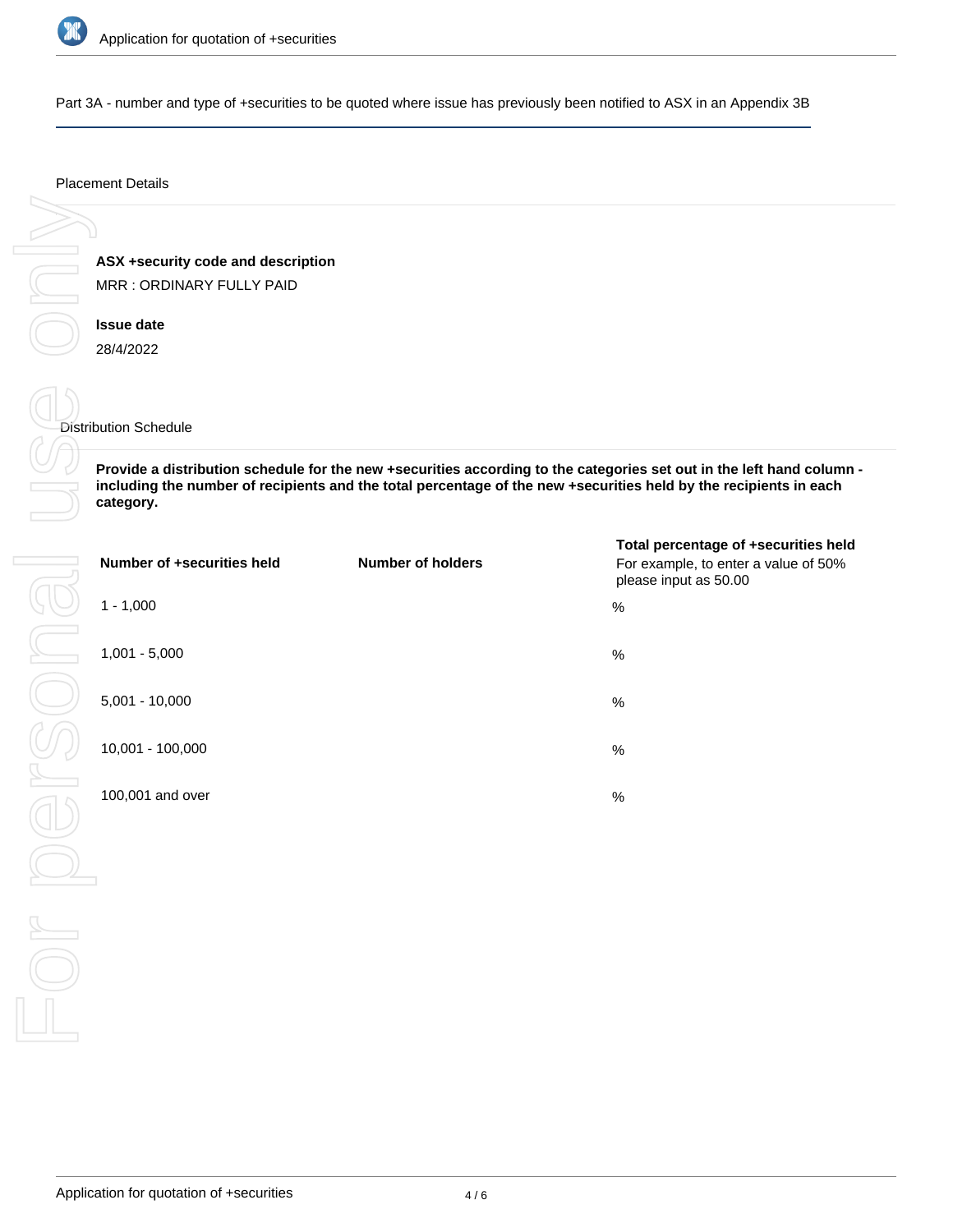

Issue details

# **Number of +securities to be quoted**

108,064,516

**In what currency is the cash consideration being paid? What is the issue price per +security?**

AUD - Australian Dollar

AUD 0.06200000

# **Any other information the entity wishes to provide about the +securities to be quoted**

Refer to ASX announcement dated 21 April 2022